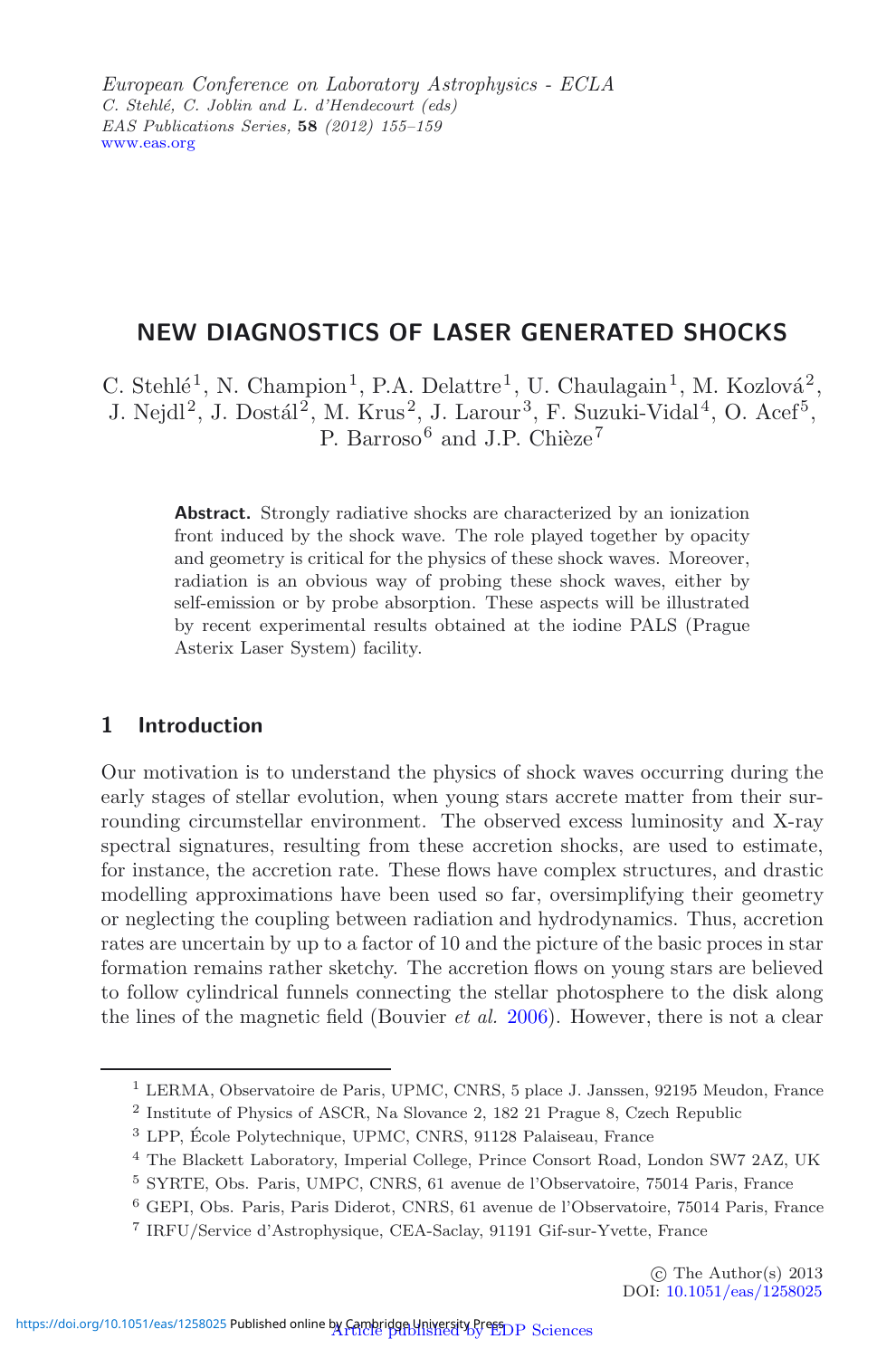consensus on the location of the shock wave, which could be either in the chromosphere or in the photosphere, and this could have an impact on the coupling between radiation and the flow, leading to the shock structure. The modelling requires state of the art multidimensional hydrodynamical and radiative transfer codes. In this context, experiments allow studying these hypersonic flows in regimes similar to the astrophysical cases, with the help of numerical simulations, which, in return, are used for the modelling of astrophysical shocks.

Strong radiative shocks can be generated in gases using high energy lasers. Depending on the opacity, the photons emitted from the shock front might be reabsorbed by the cold gas in which the shock propagates, generating an ionisation wave, also called a radiative precursor (Fleury *et al.* [2002;](#page-4-1) Bouquet *et al.* [2004](#page-4-2); Reighart *et al.* [2006;](#page-4-3) Doss *et al.* [2009\)](#page-4-4). The complexity of the physics implied, which results from the radiation effects, is enhanced by the non-ideal effects in the gas (*e.g.* equation of state) and by the geometrical effects (Michaut *et al.* [2004](#page-4-5); Leygnac *et al.* [2006](#page-4-6); Gonzalez *et al.* [2006\)](#page-4-7).

### **2 Experiment**

Despite the large number of experiments in the last decade, probing the whole shock structure, *i.e.* radiative precursor, shock front and post-shock, remains challenging. Moreover, the study of the radiative signatures of the shocks is still at infancy (Stehl´e *et al.* [2010\)](#page-4-8). Thus, the experiments presented here aim at testing the feasibility of two new diagnostics (Stehl´e *et al.* [2012](#page-4-9)): instantaneous imaging of the shock structure with an auxiliary XUV laser at 21.2 nm, and a photometric study of space and time resolved plasma self-emission which will also be useful to follow the shock chronometry.

The experimental setup (Fig. [1\)](#page-2-0) consists of two beams from the PALS iodine laser (hereafter AUX and MAIN), with a pulse duration of 0.3 ns. The first beam (AUX, 60 J,  $10^{14}$  W/cm<sup>2</sup>) drives the shock wave at ~60 km/s inside a target filled with Xenon gas (with a pressure of 0.3 bar). The targets used for the shock generation consist on a shock tube of section  $0.4 \times 0.4$  mm<sup>2</sup>, adapted to the AUX beam section on the target. The length of the tube is 6 mm. The tube is closed by a foil (piston), on which the laser beam is focused, which consists of a film of polystyren (CH, 10  $\mu$ m thick) followed by a thin (0.5  $\mu$ m thick) layer of gold. The laser ablation of the polystyren generates the shock wave, which propagates through the gold layer and the Xenon gas. The gold layer acts as a radiation shield, preventing the X-rays induced by the ablation to preheat the Xenon inside the cell. For the XUV backlighting, as for plasma self-emission diagnostics, the shock tube has lateral 150 nm thick  $Si<sub>3</sub>N<sub>4</sub>$  windows.

The second laser beam (MAIN, 500 J) is focused on a Zn slab-target to generate a XUV laser beam at 21.2 nm (Rus *et al.* [2002\)](#page-4-10). This XUV beam (hereafter called XRL beam) is used as a backlighter of the shock wave, with a delay of 20 ns after the AUX beam reaches the piston, allowing an instantaneous imaging of the shock. The XRL beam propagates through the shock-target, is reflected by a spherical Mo/Si multilayer mirror, passes through a pinhole located in the focal plane of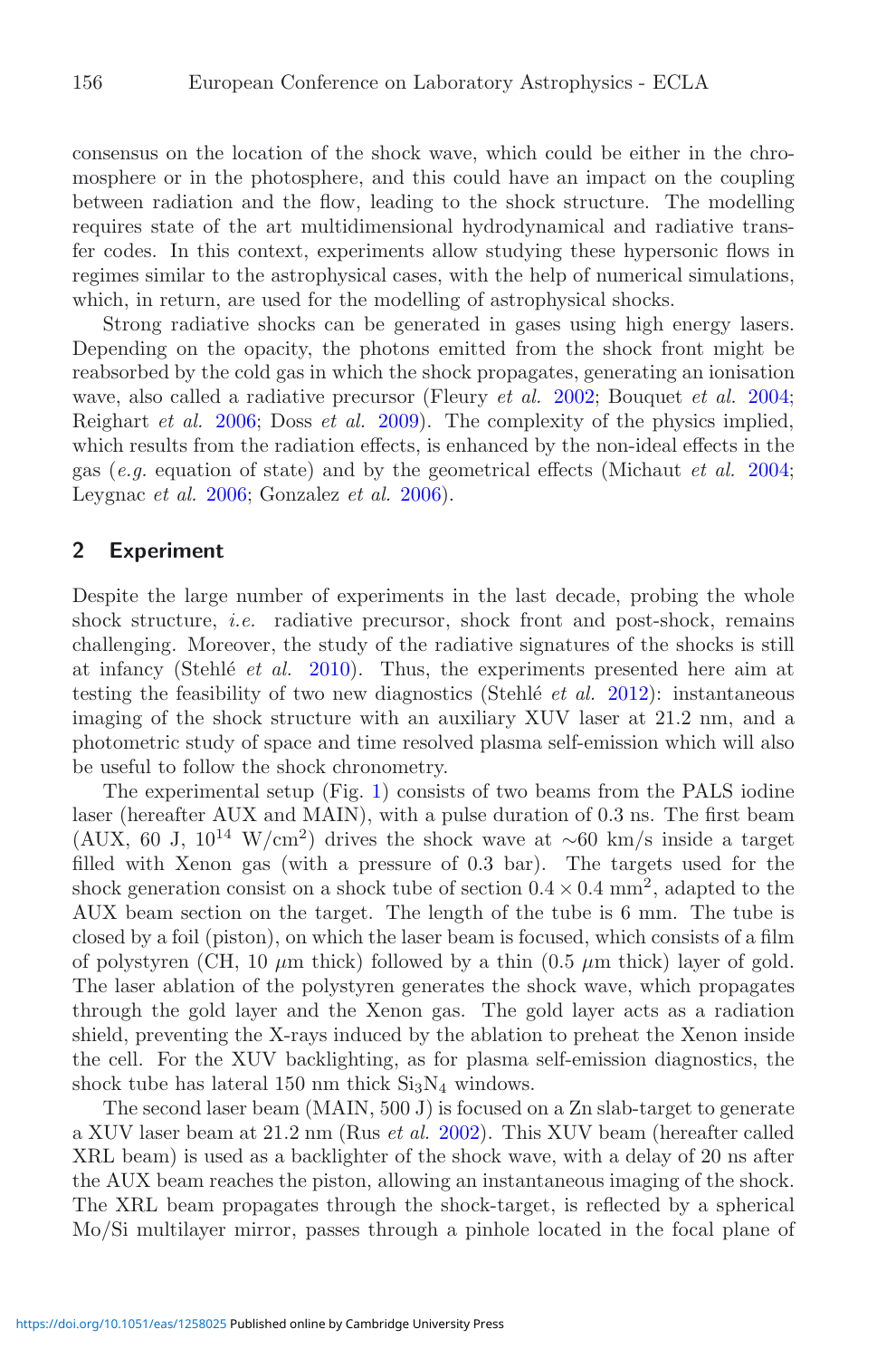<span id="page-2-0"></span>

<span id="page-2-1"></span>**Fig. 1.** Experimental setup showing the AUX and delayed MAIN infrared laser beams, which drive respectively the shock wave in cylindrical chamber and the XRL laser in the spherical chamber. The XUV imaging and diode diagnostics are also shown.



**Fig. 2.** Variations of *<sup>N</sup><sup>e</sup>* (left scale, full line) and *<sup>T</sup>* (right scale, dashed line) *versus* distance at 20 ns. The position of the piston is initially at  $z = 0$ . The position of the Au-Xe interface is indicated by a vertical arrow.

this mirror and reaches a cooled CCD camera located at the position of the image of the shock tube through this mirror (magnification of 8.4) (Stehl´e *et al.* [2012\)](#page-4-9). The monochromatic radiography with the XRL offers several advantages: the large number of photons, a collimated beam, and the possibility to probe dense matter up to a fraction of the corresponding electron critical density (*i.e.*  $2.5 \times 10^{24}$  cm<sup>−3</sup> at 21 nm), thus the dense part of the shock. The structure of the plasma (Xe, Au, CH), expected from 1D simulations (Ramis *et al.* [1998\)](#page-4-11) is reported in Figure [2.](#page-2-1) The Figure [3](#page-3-0) shows the ratio of two recorded images of the tube illuminated by the XRL laser, with and without shock wave. The expected spatial resolution is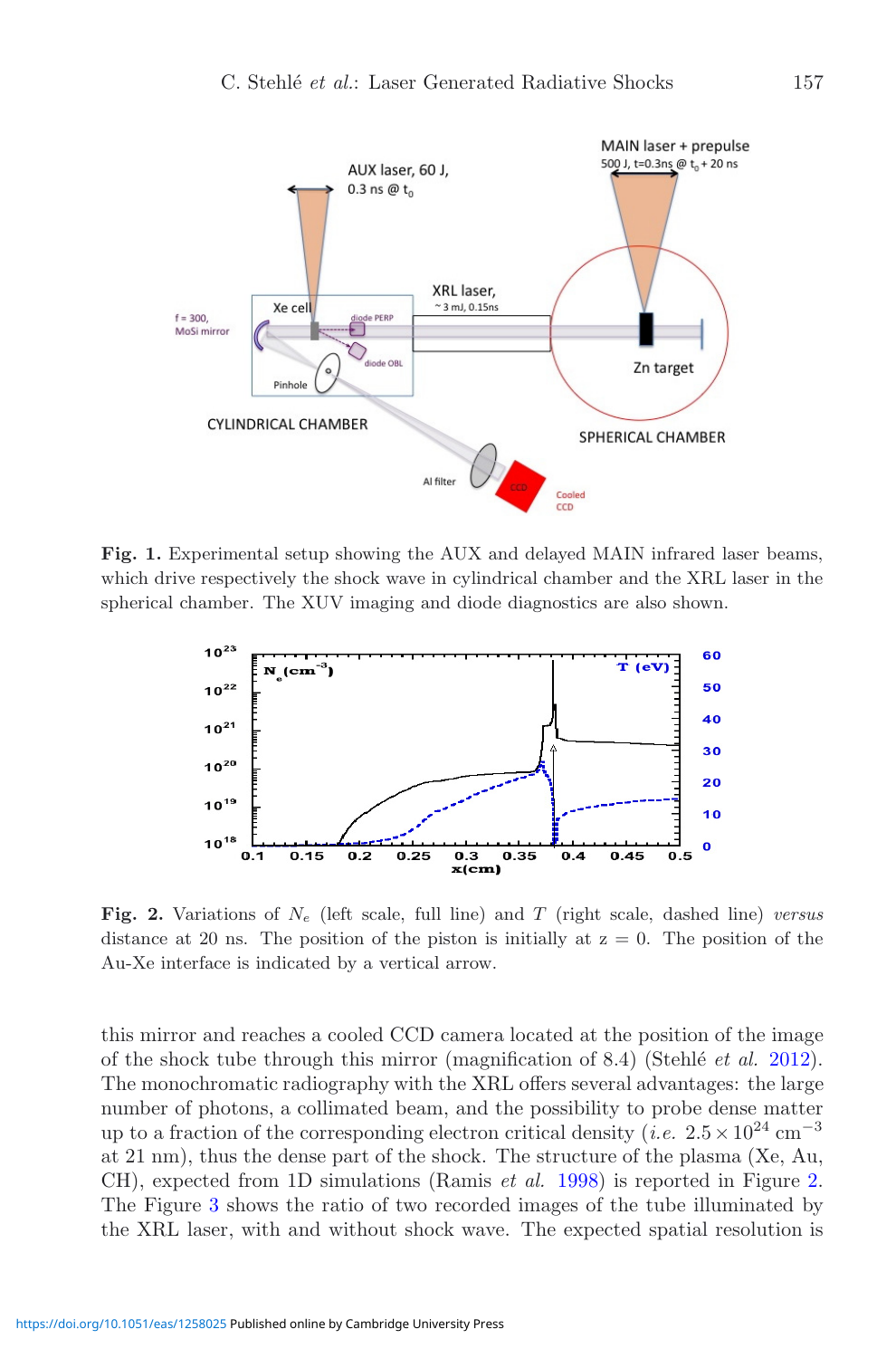<span id="page-3-0"></span>

**Fig. 3.** Image of the shock wave under backlighting with the XRL laser. The shock is moving from right to left. The position  $x = 0$  mm corresponds to the initial location of the piston. Values of the transmission, normalized to 1 on the left, are also given.

of about 50  $\mu$ m and the edges of the Si<sub>3</sub>N<sub>4</sub> windows are indeed very sharp on these records (see Stehlé *et al.* [2012](#page-4-9)). However, the poor quality of XUV imaging mirrors induces parasitic static dark structures in the images covering zones of about 70  $\mu$ m on the target and which remain in the computed absorption figure. The absorption is maximum for pixel 1100 (*i.e.* 1.5 mm from the initial position of the piston). The image remains dark for positions larger than 1100 pixels. Taking into account the delay of 20 ns between XRL and AUX lasers, the record is compatible with a shock velocity of about 70 km/s. We observe a significant absorption between pixels 800 and 1100 which we expect to come from the heated Xenon in the precursor. However, due to the insufficient quality of the XUV image, the structure remains difficult to interpret. Two high-speed 1-mm<sup>2</sup> Silicon bare diodes were located perpendicularly to the longitudinal axis of the shock tube to record the time-dependent self-emission of the plasma at 2.2 mm from the initial position of the piston. The spatial resolution is ensured by adequate Tungsten slits which, for a shock velocity of 60 km/s, result in a time window of about 5–7 ns. We observe (Fig. [4\)](#page-4-12) a strong peak at time  $t = 0$ , which is attributed to stray light during the intense interaction between AUX and the CH-Au piston foil. The signals from the diodes increases after 20 ns, reaching a maximum at  $\sim$ 40 ns, which is consistent with a shock velocity of  $\sim 55$  km/s.

## **3 Conclusions**

We present the first experimental study of radiative shock waves in gases by simultaneous XRL imaging and spatially-resolved plasma self-emission. The XRL backlighting allows probing not only the shock front but also part of the radiative precursor. Concerning the diode diagnostics, the present results open a door to more detailed studies of the plasma self-emission. Foreseen studies will improve